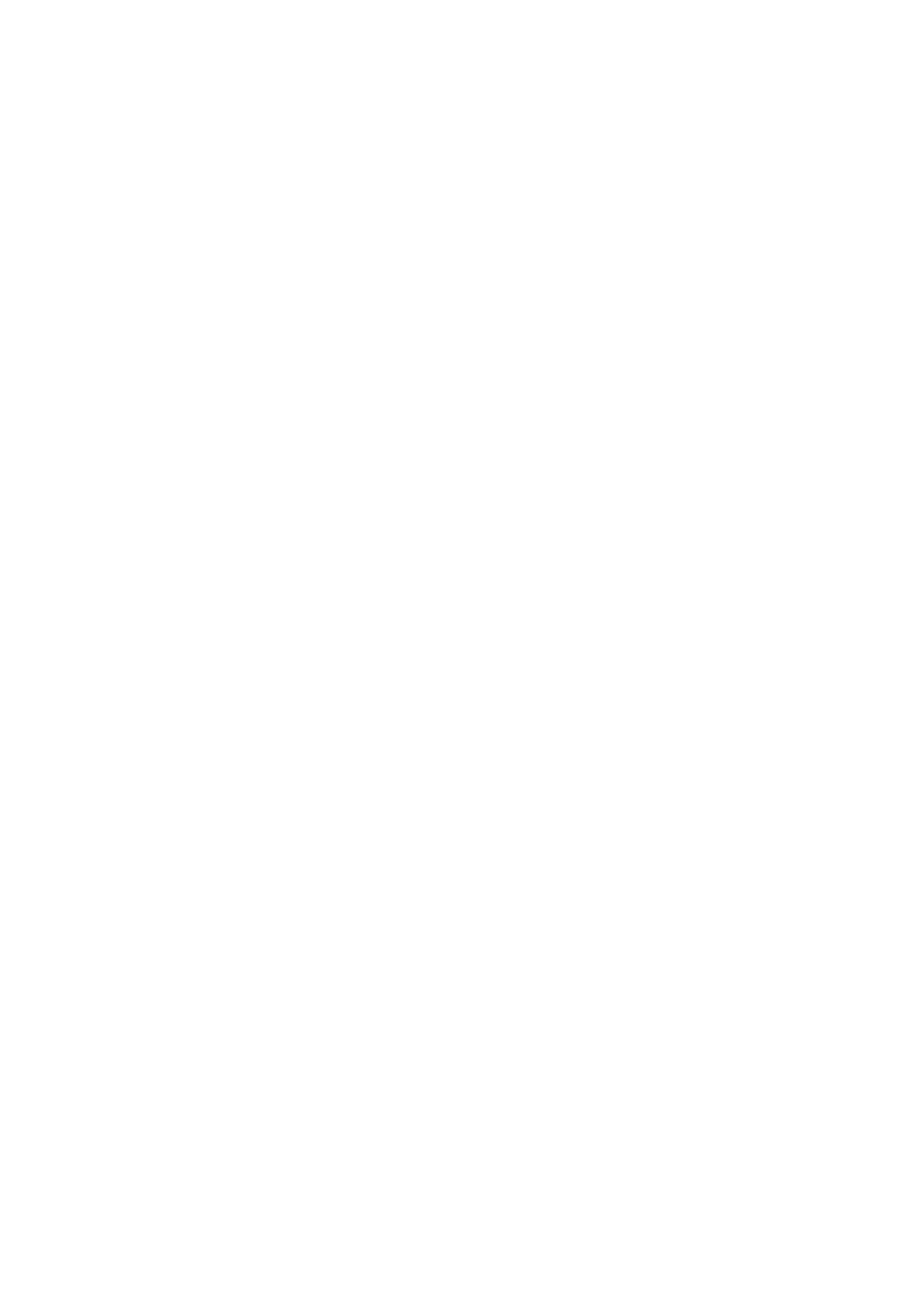# CONTENTS CONTENIDO



# TECHNICAL SPECIFICATIONS ESPECIFICACIONES TÉCNICAS

#### **Integrated LED LED Integrado**

Class I Clase |  $\epsilon$ 



**Led module** 120-277V: Dimmable 0-10V &DALI

32W 50-60Hz



#### **Led module**

120-277V: Dimmable 0-10V & DALI 220-240V: Dimmable Bluetooth BT

32W 50-60Hz

) us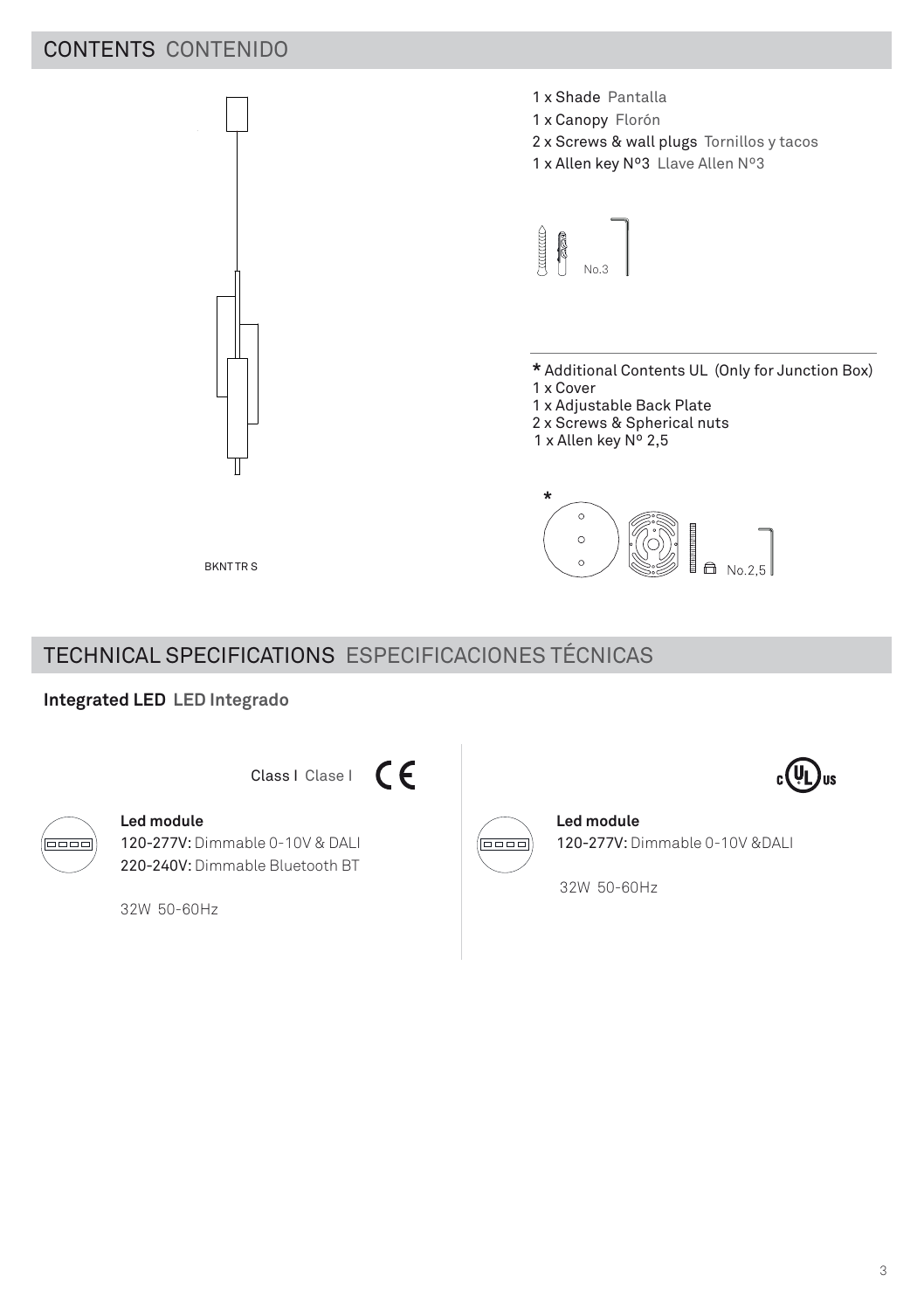

OPEN CANOPY ABRIR FLORÓN



 The canopy of your lamp is made up of three parts. One of them holds the electrical installation (A), and the other correspond to the cover (B, C).

- Unscrew the nut at the bottom of the canopy cylinder and remove the cap and the outer tube.

- You will find that a security cable connects parts C and B.

-El florón está compuesto por tres partes, una en la que se aloja la instalación eléctrica (A) y otras dos que funciona a modo de cierre del florón (B, C).

Abra el florón y separe las tres partes. Verá que las dos partes metálicas (B, C) se unen con cables de seguridad para que la otra parte no se caiga durante la instalación. Desenrosque la tuerca para separarlas.



#### FIX YOUR CANOPY TO THE CEILING FIJAR EL FLORON AL TECHO



Turn off the mains before installing the lamp.

Desconectar la red eléctrica antes de instalar la luminaria.

Feed the electrical wires (D) from the mains through the electrical back plate (A). Fix this back plate to the ceiling with the screws (E) and prepare to wire up.

Pasar los cables eléctricos (D) a través de la tapa posterior (A) y fijar al techo con los tornillos (E) para posteriormente conectar.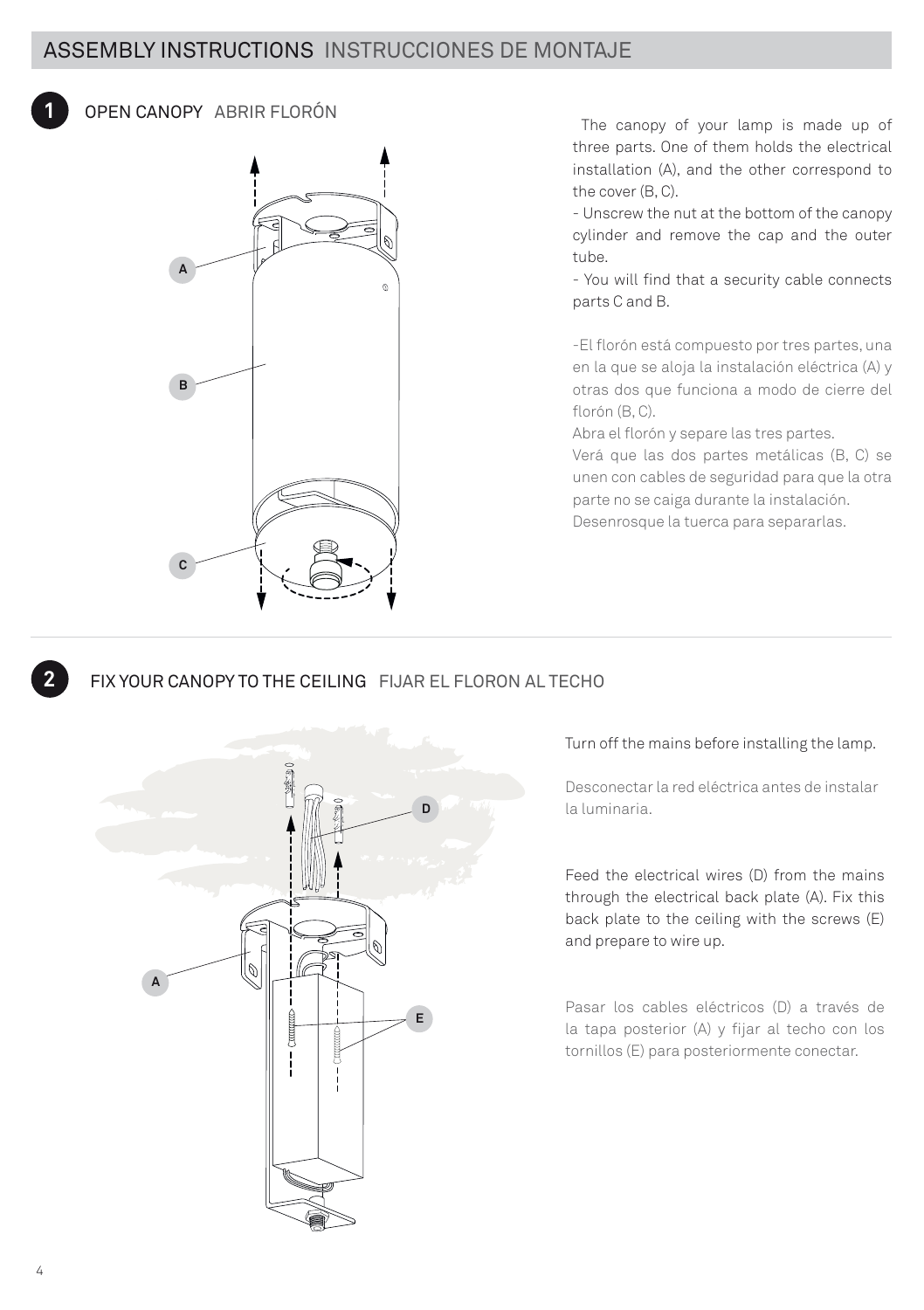

#### UL (Only for Junction Box USA and CANADA)

- Feed the electrical wires (D) from the mains through the adjustable Jbox plate (1) and then fix it to the Jbox.

- Then feed the wires through the Jbox cover plate (3) an through the top side of the canopy  $(A)$ .

- Fix the canopy (A) and Jbox cover plate (3) to the junction box (2). and use the canopy keyhole slots to click the canopy into place on the screws you have in the ceiling.

- Tighten the screws the rest of the way to firmly fix the canopy to the ceiling.

#### MAKING YOUR CONNECTION CONEXIÓN DE LA LÁMPARA

**3**



IMPORTANT: Turn off the power before installing your lamp.

In your canopy there are three main terminal blocks. (Det. 1)

1. Lamp terminal block, used to connect the wires coming from your lamp. (Yellow)

2. Mains terminal block, used to connect to the main power. (Orange)

3. Dim terminal block, used to connect to your dimming controls. (Purple)

IMPORTANTE: Desconectar la red eléctrica antes de instalar la luminaria.

En el florón se encuentran tres bloques de conexión principales. (Det.1)

1. Bloque de conexión de la lámpara, para conectar los cable que vienen de la lámpara. (Amarillo)

2. Bloque de conexión de la red, para conectar los cables de la red eléctrica. (Naranja)

3. Bloque de conexión de regulación, para conectar los cables de regulación que vienen de la red eléctrica. (Violeta)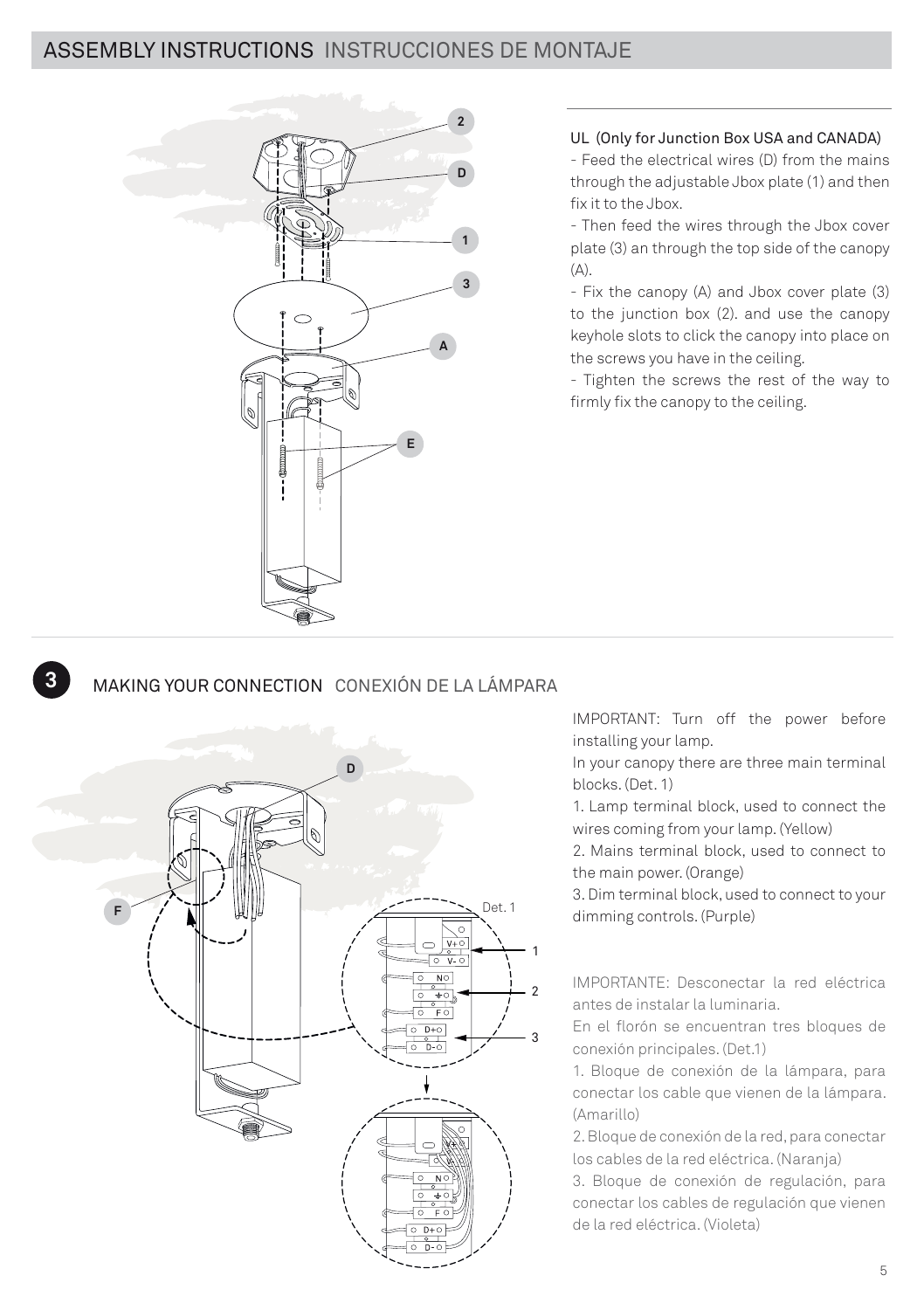#### **DIFERENT ELECTRICAL CONNECTION OPTIONS**

#### **NON DIMMABLE or BLUETOOTH**

**NO REGULABLE o BLUETOOTH**



Terminal Blocks Regleta de conexión

#### **DIMMING 0-10 V or DALI DIMMING 0-10 V o DALI**



*No conectar a la línea de corriente CA. (Se anulará la garantía).*

Regleta de conexión

#### **OPTION 1:**  NON DIMMABLE or BLUETOOTH

You must find three wires coming from the ceiling. Connect the Neutral (N), Ground (GND) and Line (F) to the corresponding connectors on the mains terminal block marked in orange.

#### **OPCIÓN 1**:

NO REGULABLE o BLUETOOTH Tiene una manguera de tres polos viniendo del techo. Conecte el neutro (N), tierra (GND) y la línea (F) en la posición correspondiente a cada uno en la regleta de conexión naranja.

#### O**PTION 2:** DIMMING 0-10V or DALI

You must find five wires coming from the ceiling: power and dimming control.

Connect the Neutral (N), Ground (GND) and Line (F) to the corresponding connectors on the mains terminal block marked in orange.

Take the two dimming control wires +/- and connect them to the dimming terminal block marked in purple.

NOTE: it is important to connect these according to the polarity marked on the dimming terminal block

#### **OPCIÓN 2:** REGULABLE 0-10 V o DALI

Debería tener cinco cables viniendo del techo.

Conecte el neutro (N), tierra (GND) y la línea (F) en la posición correspondiente a cada uno en la regleta de conexión naranja.

Tome los dos cables restantes de regulación +/- y conéctelos a la regleta de conexión violeta.

NOTA: es importante conectarlos de acuerdo con la polaridad indicada en la regleta de regulación.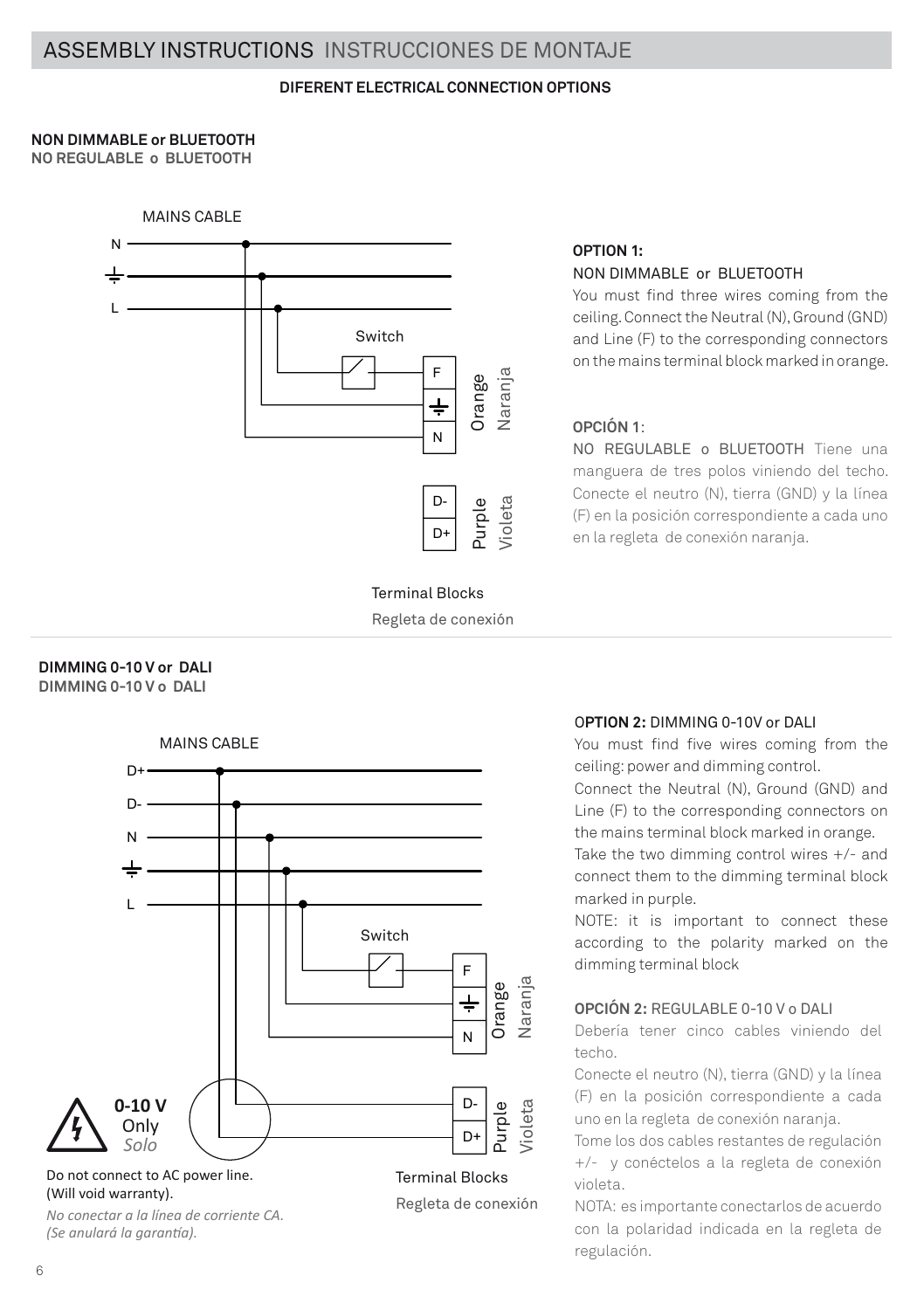**4**

**5**

HANG YOUR LAMPSHADE SUSPENSIÓN DE LA LÁMPARA



Now take the cables from the lamp (G), and feed them through the support nut (H) metal parts ( C, B and A) and the electrical cable trap (I). Tighten the screw on the electrical cable trap (I) Det. 2.

In order to connect the cables from you lamp to the terminal blocks, we must pass the electrical cable through the parts (H, C, B, A, I) leaving enough cable to connect it.

Now fix the cable trap (I) as seen in Det 2. This will now take the weight of your lamp and allow you to move to the next step

Ahora tome el cable de la lámpara (G) páselo a través del tapón (H), de las partes (C, B y A) y el prensacable (I).

Apriete el tornillo del prensacable (I) Det. 2.

Para conectar su lámpara, debe de pasar el cable eléctrico por las partes (H, C, B, A, I) dejando suficiente cable para conectar.

Ajuste el prensacable (I) como indica e el Det.2. Ahora su lámpara está suspendida y puede pasar al siguiente paso.

# LAMP CONNECTION CONEXIÓN DE LA LÁMPARA



Take the safety cable (J) that joins part (C) and (B) and connect it to the earth wire terminal in the main terminal block. Det. 3.

Tome el cable de seguridad (J) que une las partes (C) y (B) y conéctelo al terminal de tierra **L** en el bloque de conexiones. Det. 3.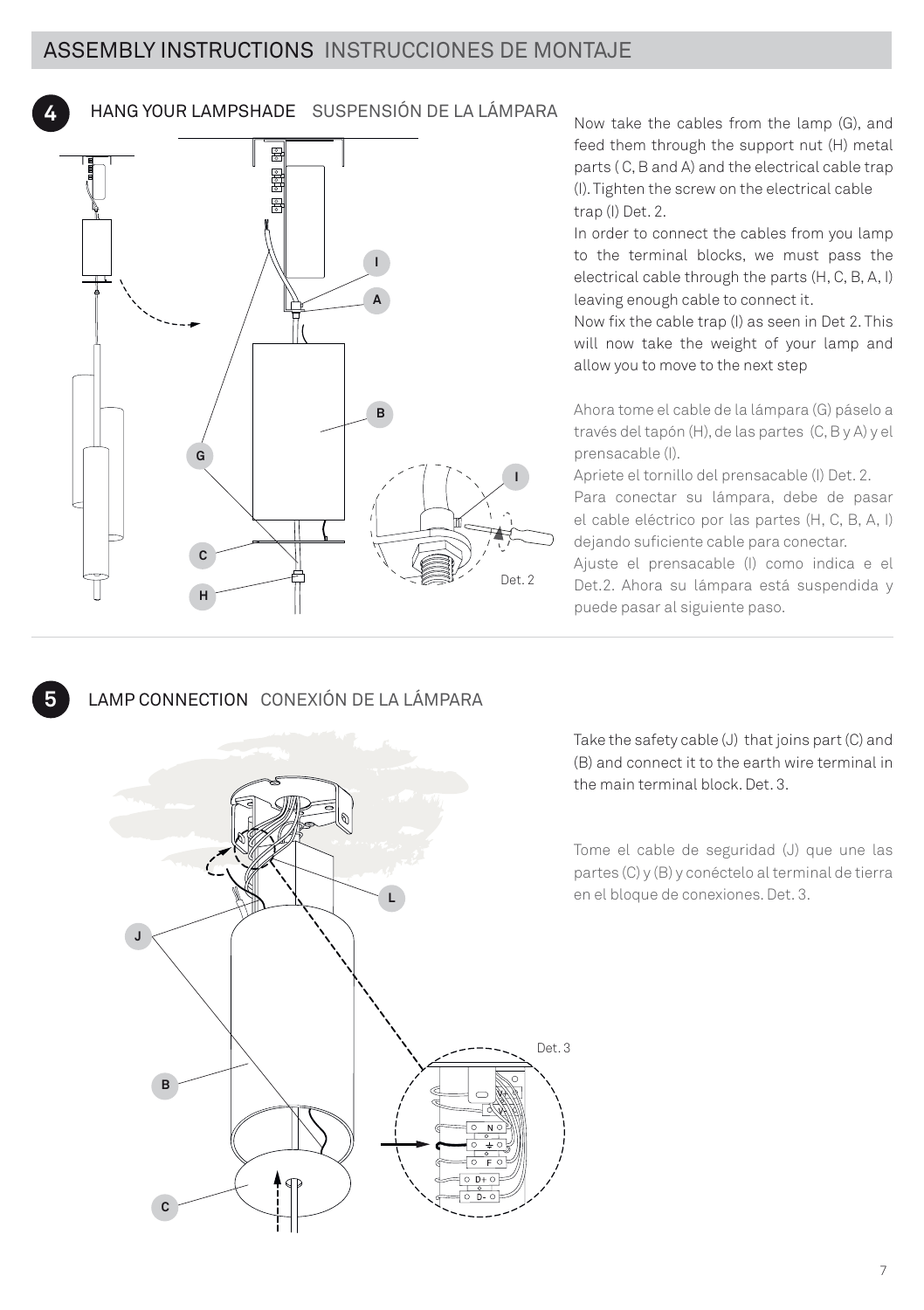

Now take the electrical cable from the lamp (G) and connect the wires to the mains terminal block (Yellow) Det 4. Following the wiring diagrams from Step 3 and Step 6.

Ahora tome el cable eléctrico que viene de la lámpara (G), y realice las conexiones en el bloque de terminales (Amarillo) Det 4. Siga los esquemas de conexión del Punto 3 y 6.

### LAMP CONNECTION CONEXIÓN DE LA LÁMPARA

#### LAMP CONNECTION CONEXIÓN DE LA LÁMPARA

This is the wiring diagram of how to connect the cables to the yellow terminal blocks.

Diagrama de conexión de los cables a las regletas de conexión amarillas.



**6**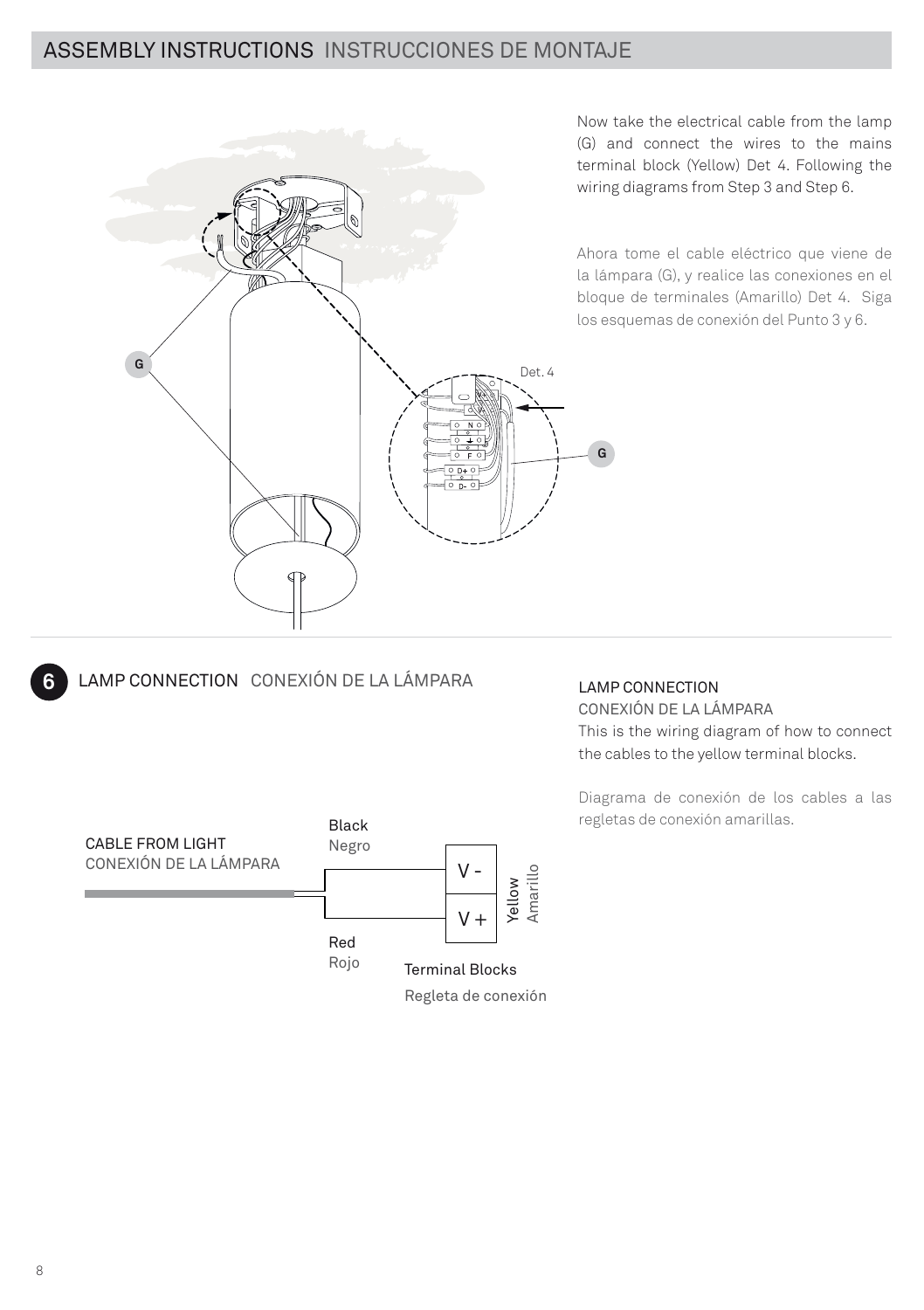## CLOSE CANOPY CERRAR FLORÓN

**7**



Raise the cylinder B and fix into place with the allen screws (M) using the allen key.

Suba el cilindro B y fíjelo enroscando los tornillos (M) usando la llave allen.

Now place the cover (3) over the bottom side of the cylinder and fix in place with the support nut (J).

Coloque la tapa (3) sobre el extremo del cilindro y fíjela enroscando la tuerca (J).

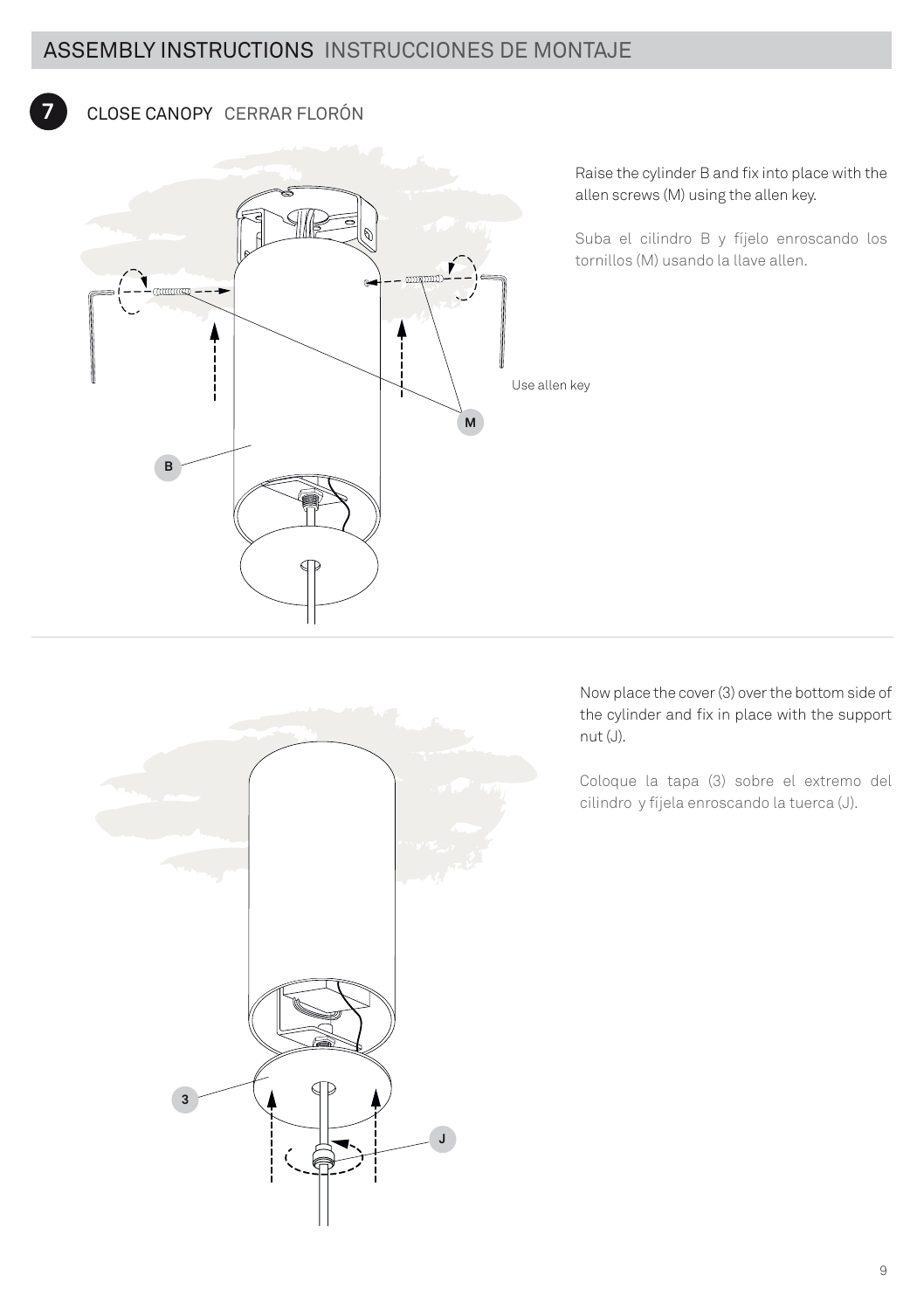**8** Turn on the mains again.

Conectar la tensión eléctrica.





**9** SHADES INSTALLATION ON TO THE FIXTURE INSTALAR LAS PANTALLAS EN LA TRASERA



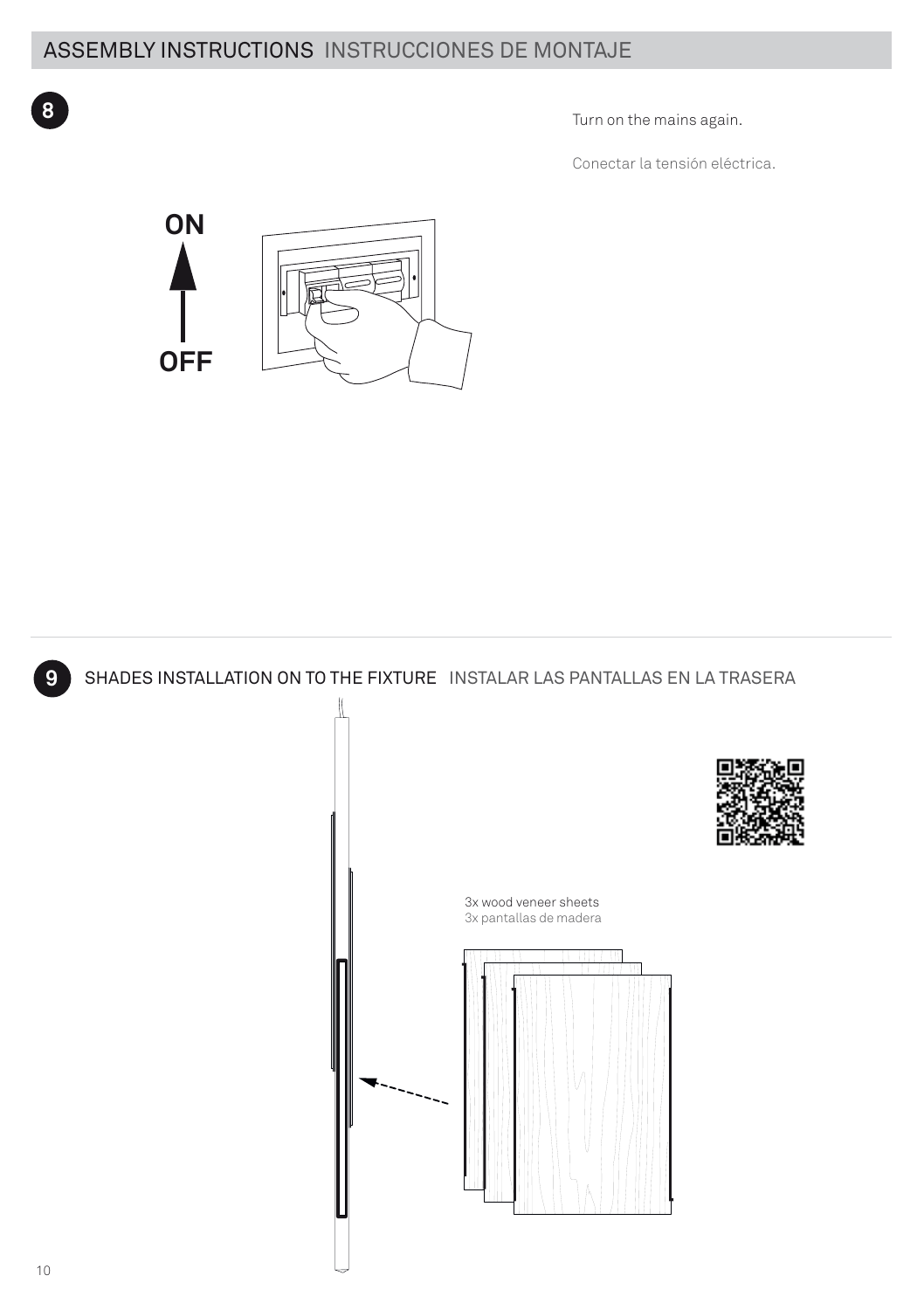



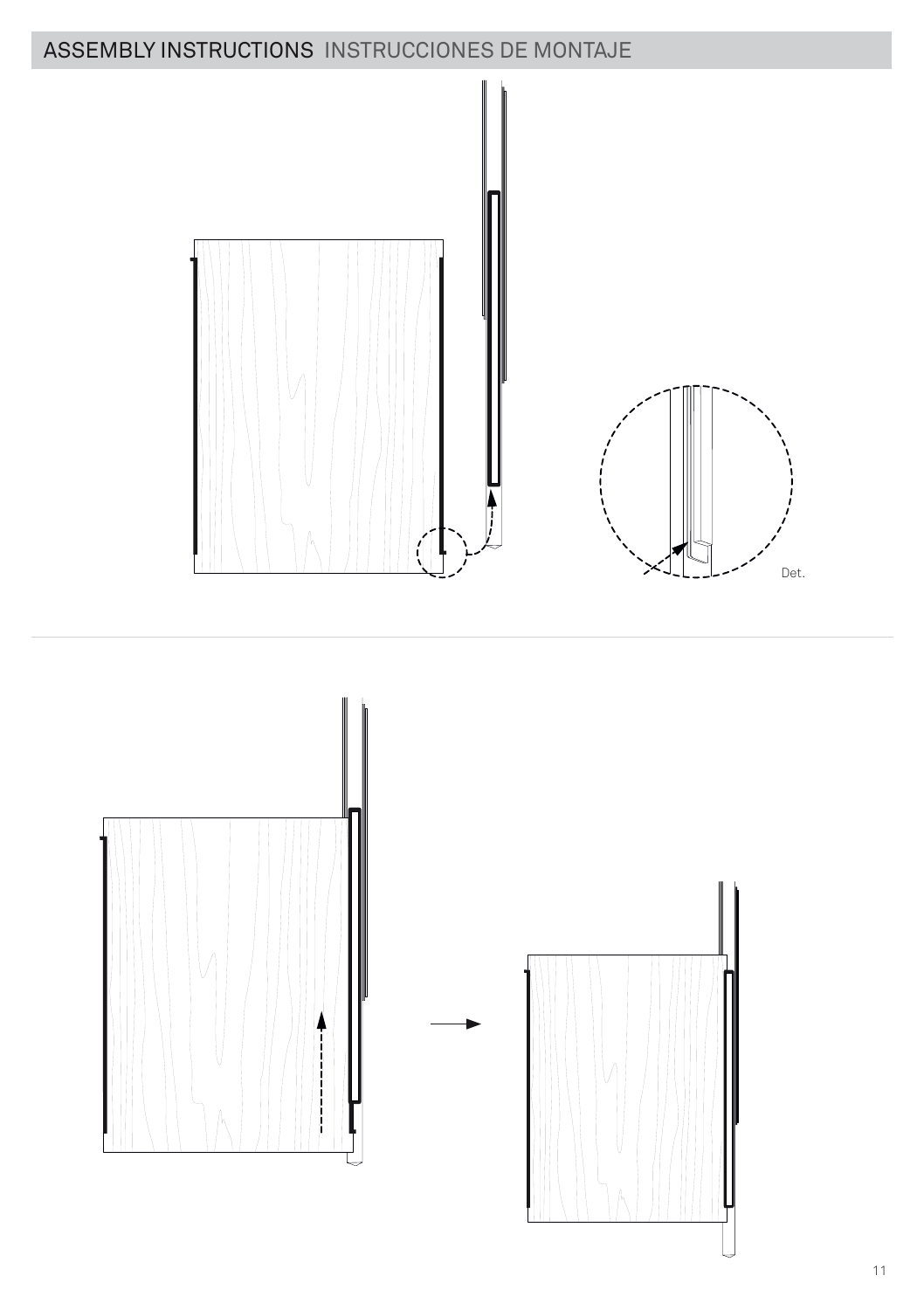

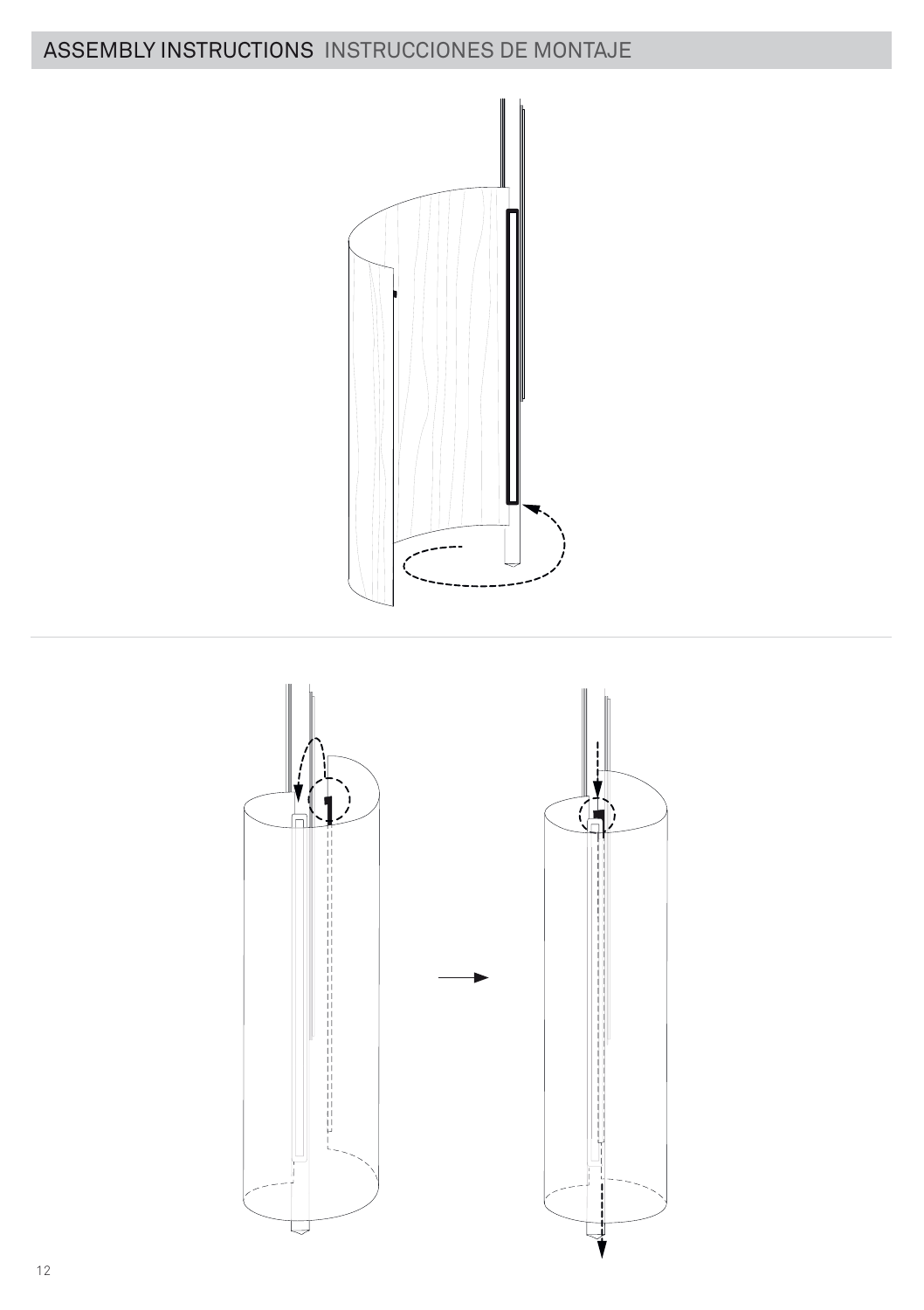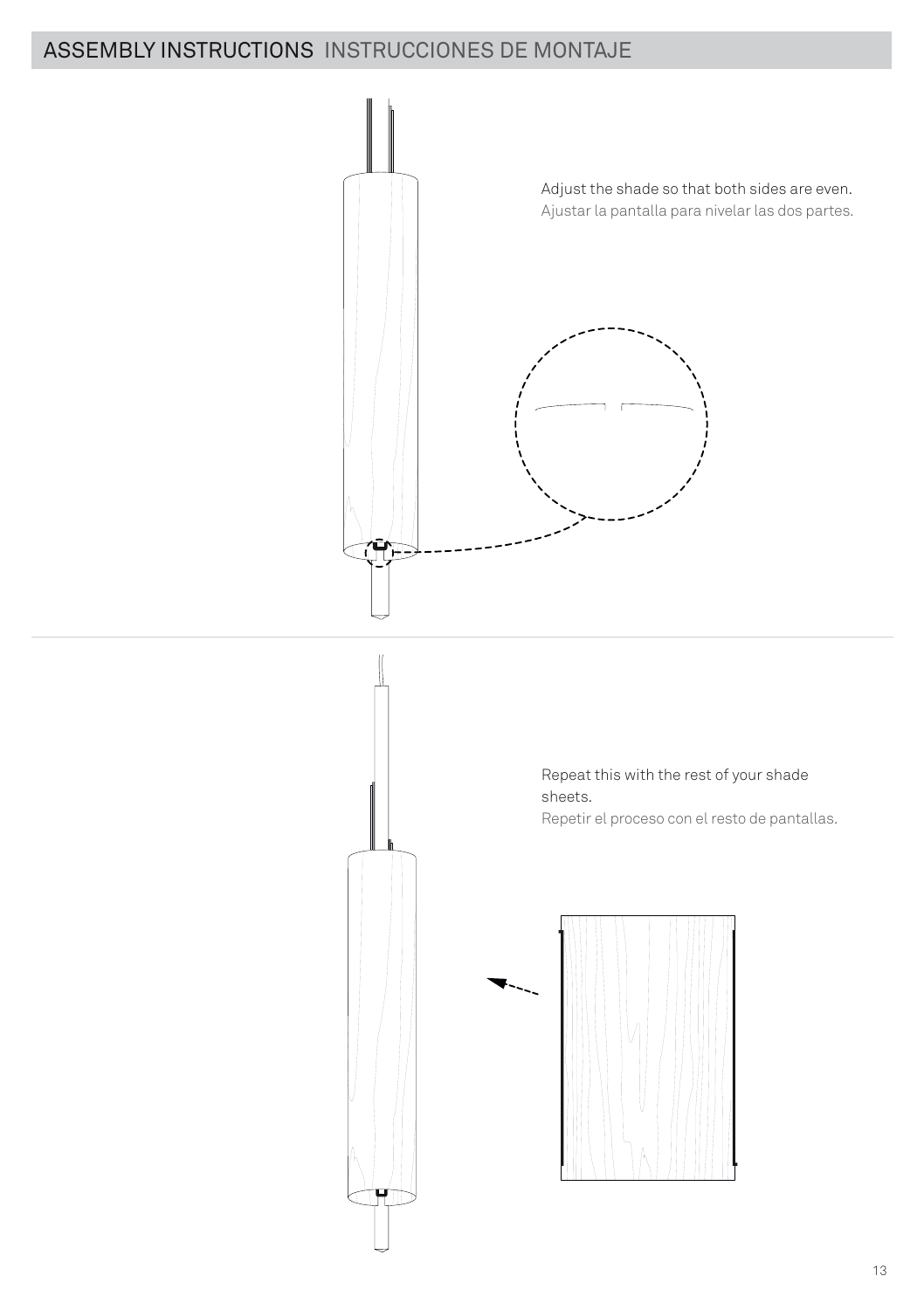Casambi App Short User Guide Manejo de la app Casambi



#### Compatibility

• Android • iOS

#### **First time use**

Casambi app is easy to enable Bluetooth use.

1. Casambi app can be downloaded and installed from the Apple App Store for iOS devices or from the Google Play Store for Android devices.

- 2. Turn on your Casambi enabled luminaires.
- 3. Make sure your Bluetooth is on.
- 4. Open the app.

5. Casambi app will automatically find all Casambi enabled luminaires that are switched on.

6. Tap on the 'Take all lamps into use'.

7. Casambi app will automatically add all luminaires to one network and open the 'Lamps' tab.

#### **Basic gestures**

• To turn off or on your luminaire just tap on the lamp control.

• Pan lamp control left or right to adjust light level of the luminaire.

#### **Dimming without app**

1. Turn lights on from the switch.

2. Quickly flick the switch off and back on (max. 1 sec.) The light level starts to increase gradually from the lowest level.

3. Flick the switch off and back on again at desired dim level. The selected level is saved automatically.

4. If the second flick is not done within 8 sec. the light intensity reaches its maximum level.

For more option look at the Casambi web.





#### **Dispositivos compatibles**

• Android • iOS

#### **Primer uso**

La puesta en funcionamiento de la tecnología eBLUE es muy sencilla.

1. Descarga la app desde Apple App Store o Google Play.

2. Enciende tus luminarias habilitadas con la tecnología eBLUE.

3. Asegúrate que tu Bluetooth esté conectado.

4. Abre la app.

5. La app encontrará automáticamente todas las luminarias que incorporan la tecnología eBLUE y están encendidas.

6. Pulsa en "Comenzar a utilizar todas las lámparas"

7. La app añadirá automáticamente todas las luminarias encontradas a tu red y abrirá la pestaña "Lámparas".

#### **Controles básicos**

• Realiza una pulsación sobre el icono de las distintas lámparas para apagar o encender tus luminarias.

• Mantén pulsado y desliza el dedo horizontalmente sobre el icono de una lámpara para ajustar el nivel de luz de la luminaria.

#### **Regulación sin aplicación**

1. Encienda la lámpara desde su interruptor.

2. Apague y vuelva a encender rápidamente (máx.

1 seg.) El nivel de luz comienzará a aumentar gradualmente desde el nivel más bajo.

3. Cuando la luz llegue al nivel de regulación deseado, apague y vuelva a encenderlo rápidamente (máx. 1 seg.). El nivel seleccionado se guarda automáticamente.

4. Si el segundo movimiento no se realiza en 8 segundos. La intensidad de la luz alcanza su nivel máximo.

Para más opciones de regulación consulte la página web de Casambi.